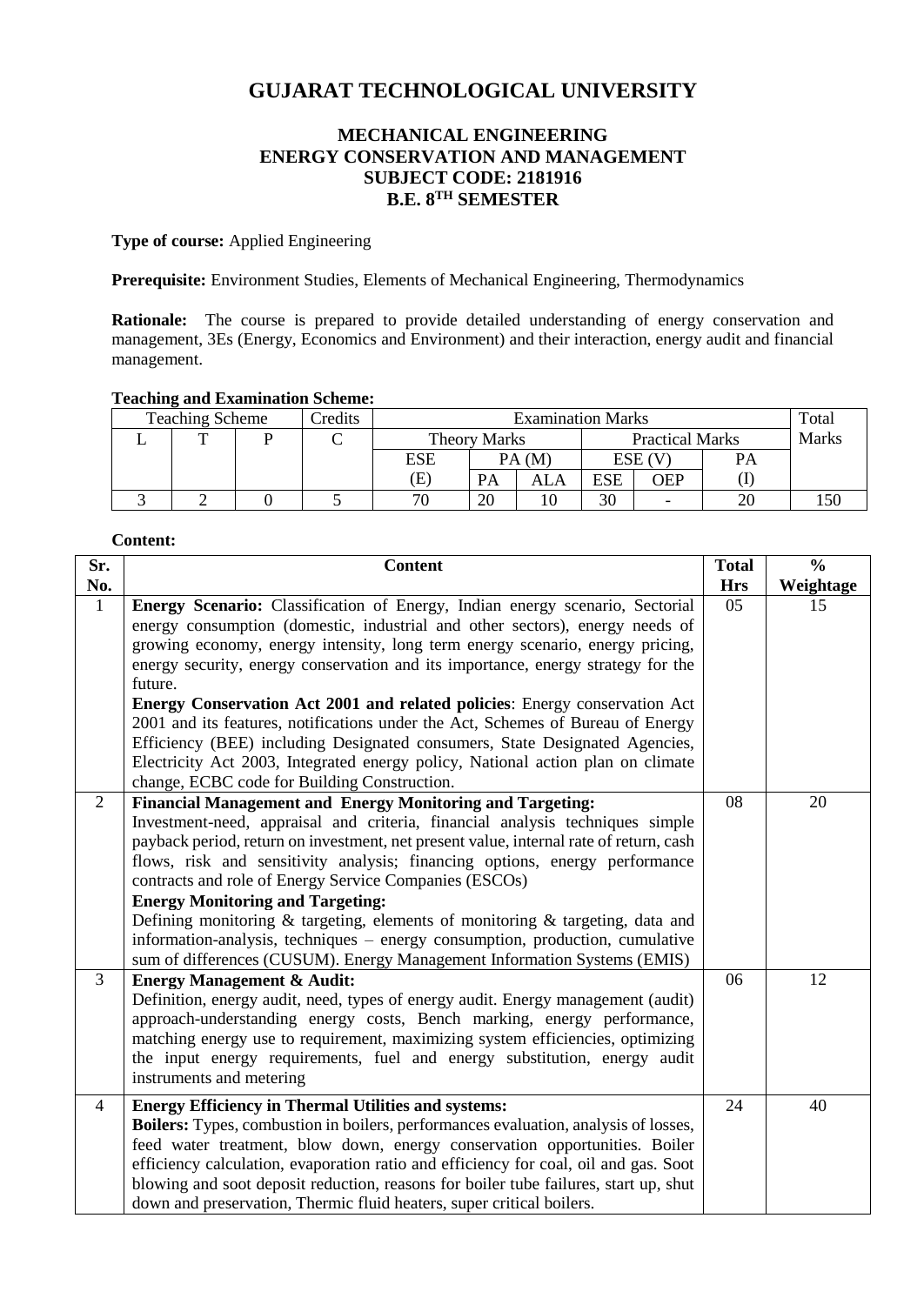|   | <b>Steam System:</b> Properties of steam, assessment of steam distribution losses, steam |    |    |
|---|------------------------------------------------------------------------------------------|----|----|
|   | leakages, steam trapping, condensate and flash steam recovery system, identifying        |    |    |
|   | opportunities for energy savings. Steam utilization, Performance assessment more         |    |    |
|   | details, installation, thermo-compressor, steam pipe insulation, condensate              |    |    |
|   | pumping, steam dryers                                                                    |    |    |
|   | <b>Furnaces:</b> Classification, general fuel economy measures in furnaces, excess air,  |    |    |
|   | heat distribution, temperature control, draft control, waste heat recovery. Forging      |    |    |
|   | furnace heat balance, Cupola, non-ferrous melting, Induction furnace, performance        |    |    |
|   | evaluation of a furnace, hot air generators.                                             |    |    |
|   | Insulation and Refractories: Insulation-types and application, economic                  |    |    |
|   | thickness of insulation, heat savings and application criteria, Refractory-types,        |    |    |
|   | selection and application of refractories, heat loss. Cold insulation.                   |    |    |
|   | Heat Exchangers: Types, networking, pinch analysis, multiple effect evaporators,         |    |    |
|   | condensers, distillation column, etc.                                                    |    |    |
|   | Waste Heat Recovery: Classification, advantages and applications, commercially           |    |    |
|   | viable waste heat recovery devices, saving potential.                                    |    |    |
|   | Cogeneration: Definition, need, application, advantages, classification, saving          |    |    |
|   | potentials. Heat balance, steam turbine efficiency, tri-generation, micro turbine.       |    |    |
|   | Heating, ventilation, air conditioning (HVAC) and Refrigeration System:                  |    |    |
|   | Factors affecting Refrigeration and Air conditioning system performance and              |    |    |
|   | savings Opportunities.                                                                   |    |    |
|   | Vapor absorption refrigeration system: Working principle, types and comparison           |    |    |
|   | with vapor compression system and saving potential, heat pumps and their                 |    |    |
|   | applications, section on ventilation system, ice bank system, and performance            |    |    |
|   | assessment of window and split room air conditioners, Star labeled pumps, cold           |    |    |
|   | storage refrigeration, and humidification system.                                        |    |    |
| 5 | Energy and environment, air pollution, climate change:                                   | 05 | 13 |
|   | United Nations Framework Convention on Climate Change (UNFCC), sustainable               |    |    |
|   | development, Kyoto Protocol, Conference of Parties (COP), Clean Development              |    |    |
|   | Mechanism (CDM), CDM Procedures case of CDM - Bachat Lamp Yojna and                      |    |    |
|   | industry; Prototype Carbon Fund (PCF).                                                   |    |    |
|   |                                                                                          |    |    |

#### **Suggested Specification table with Marks (Theory):**

| ---<br><b>Distribution of Theory Marks</b> |            |         |         |               |              |  |  |
|--------------------------------------------|------------|---------|---------|---------------|--------------|--|--|
| R Level                                    | Level      | A Level | N Level | E Level       | $\sim$ Level |  |  |
|                                            | 28         |         |         |               |              |  |  |
| $\sim$ $\sim$ $\sim$ $\sim$<br>$ -$        | ___ __ _ _ | .       | ___     | $\sim$<br>$-$ |              |  |  |

#### **Legends: R: Remembrance; U: Understanding; A: Application, N: Analyze and E: Evaluate C: Create and above Levels (Revised Bloom's Taxonomy)**

Note: This specification table shall be treated as a general guideline for students and teachers. The actual distribution of marks in the question paper may vary slightly from above table.

## **Reference Books:**

- 1. Energy Conservation Guidebook, Dale R Patrick, Stephen W Fardo, 2nd Edition, CRC Press
- 2. Handbook of Energy Audits, Albert Thumann, 6th Edition, The Fairmont Press
- 3. Bureau of Energy Efficiency Reference book: No.1, 2, 3 4
- 4. Energy Management Handbook, W.C. Turner, John Wiley and Sons, A Wiley Interscience publication
- 5. Carbon Capture and Sequestration: Integrating Technology, Monitoring, and Regulation edited byE J Wilson and D Gerard, Blackwell Publishing
- 6. Heating and Cooling of Buildings Design for Efficiency, J. Krieder and A. Rabl, McGraw Hill Publication, 1994

#### **Course Outcome:**

After learning the course the students should be able:

- 1. To understand the basic knowledge of different terms & principles of energy conservation, audit and management.
- 2. To Evaluate the energy saving & conservation in different mechanical utilities.